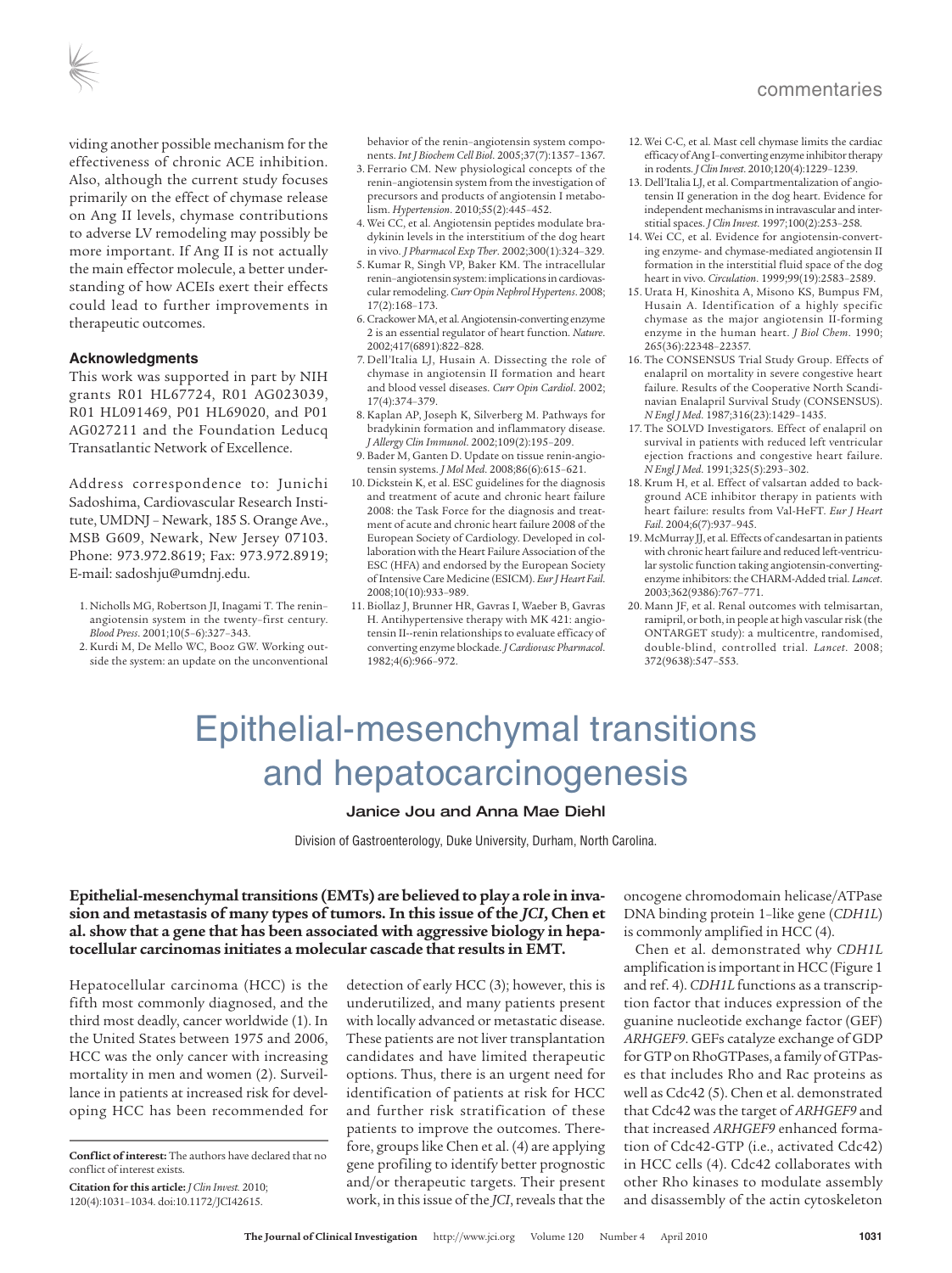



#### **Figure 1**

Hepatocarcinogenesis and EMT. In healthy livers, hepatocytes exhibit features of epithelial cells because they are polarized and adherent to each other. However, unlike epithelial cells in other tissues, healthy hepatocytes lack a basement membrane. Hence, healthy, mature hepatocytes are not physically separated from the adjacent stroma and hepatic stellate cells that reside in the space of Disse, sandwiched between the hepatic epithelia and fenestrated endothelial cells that line hepatic sinusoids. Indeed, because the sinusoids themselves also lack a typical basement membrane, endothelial cells, hepatic stellate cells, and hepatocytes all coexist within the same mesenchyme. During hepatocarcinogenesis, genetic events that enhance the migratory capabilities of hepatocytes may occur, and the normal absence of membrane barriers to physically separate hepatocytes from the hepatic sinusoids permits easy entry of motile neoplastic hepatocytes into the vascular system. The current study by Chen et al. (4) delineates a mechanism by which malignant hepatocytes become more motile and invasive. Namely, amplification of CDH1L results in induction of ARHGEF9 and resultant activation of the small GTP-binding protein Cdc42. Cdc42-GTP orchestrates various events, including reorganization of cytoskeletal elements that permit neoplastic hepatocytes to migrate away from neighboring epithelial cells, move through the space of Disse, invade neighboring vascular spaces, and be swept along with the blood flow to other parts of the hepatic lobule and/or out of the liver to extrahepatic sites.

and has been shown to regulate establishment of cell polarity, filopodia formation, and centrosome reorientation in migrating cells. Protein kinase cascades that control cell viability and proliferative activity, including JNK, p38MAPK, and p21-associated protein kinases (PAK), are also downstream targets of Cdc42-GTP (5). Activating Cdc42 induced HCC cells to undergo changes in the actin cytoskeleton, filopodia formation, adherens junction disruption, and cell migration, which suggests that generating invasive cancer cellsin damaged livers involves induction of an epithelialmesenchymal transition (EMT).

### **EMT and HCC**

EMT is a complex process through which epithelial cells gradually dissolve connections to adjacent cells, rearrange their cytoskeletons, upregulate production of matrix remodeling factors, and migrate out of epithelial sheets into adjacent stroma. EMT occurs routinely during development and contributes to fetal tissue formation. It also occurs during some wound healing responses in adults and is believed to be a major contributing mechanism to cancer invasion and metastasis(6–8). Consistent with this information, the current work demonstrated that *CDH1L*-driven expression of *AFHGEF9*, and resultant activation of Cdc42 and EMT, was associated with venous invasion, formation of microsatellite tumors and metastases, and reduced survival from HCC in mice and with increased vascular invasion and reduced survival in HCC patients (4). Thus, *CDH1L* is one of the factors that promote EMT in HCC.

This discovery compliments and extends growing evidence that implicates EMT in hepatocarcinogenesis. For example, tetraspanin TM4SF5-mediated EMT causes loss of contact inhibition and uncontrollable growth of cultured human hepatocarcinoma cells, as well as tumor formation and/or metastasis in mice (9, 10). The pro-EMT transcription factors Twist and Snail are expressed in about 40%–70% of HCCs and correlate with evidence of adherens junction disruption and a worse prognosis (11, 12). More than 60% of HCCs express eukaryotic initiation factor 5A2 (EIF5A2), with the highest levels occurring in metastatic cancers. EIF5A2 activates Rho kinases to stimulate formation of stress fibers, lamellipodia, EMT, and HCC cell migration (13). The hepatitis B X gene (*HBx*; ref. 14) and hepatitis C core proteins (15) induce EMT in cultured liver cells, consistent with evidence that chronic viral hepatitis increases the risk for HCC. *HBx* promotes EMT by activating STAT5b, and the level of STAT5b activation in HCC correlates with advanced tumor stage,

venous infiltration, and microsatellite formation (14). Hepatoma cell lines also differ somewhat in their endogenous expression of putative EMT regulators, with the greatest expression occurring in lines expressing more mesenchymal proteins, such as Hep3B (16, 17). The Hedgehog pathway is active in Hep3B cells and is required for growth (18). Hedgehog signaling promotes EMT during development and in many other types of cancers (19). Moreover, pathway activation is common in HCC and correlates with aggressive tumor biology (20). Elevated expression of another EMT mediator, integrin-linked kinase (ILK), identifies hepatoma cell lines that are resistant to epidermal growth factor receptor–targeted therapies, and knocking down ILK restores sensitivity to these agents (21). EMT is also induced in neoplastic hepatocytes by TGF-β, IL-like EMT inducer (ILE1), and oncogenic Ras interactions that promote distant metastasis (22). Similarly, ectopic expression of Twist or Snail in hepatoma cell lines with low endogenous expression of these factors enhances cancer cell motility and invasiveness (12, 17). Thus, several mechanisms appear capable of stimulating EMT in HCC, and, regardless of the specific factor responsible for EMT induction, HCCs with features of EMT consistently demonstrate more vascular invasion, metastases,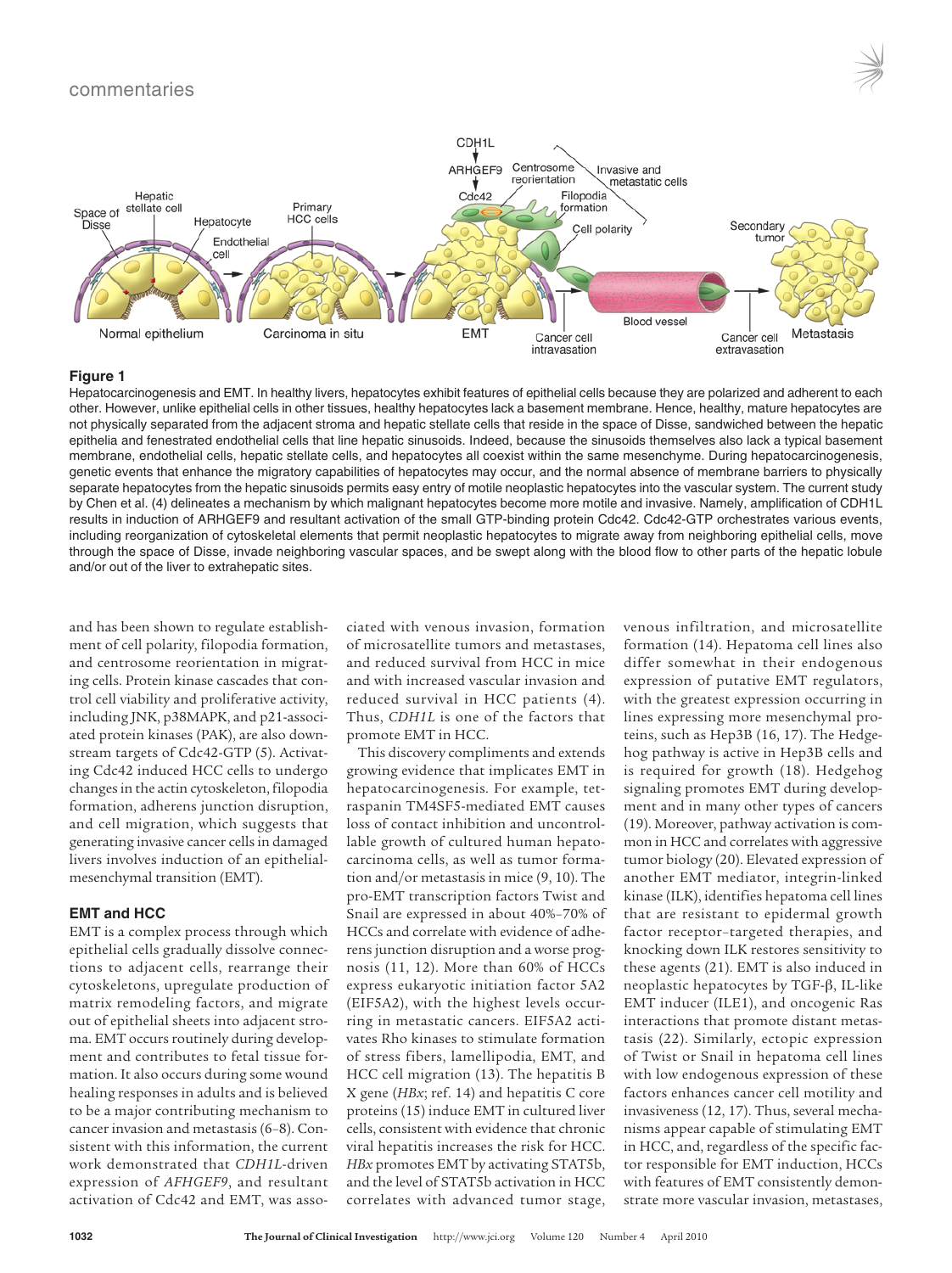and a poorer prognosis than do HCCs lacking EMT characteristics.

Evidence demonstrating that EMT correlates with aggressive biology in HCC suggests that EMT conveys certain survival advantages to tumor cells. These include escape from apoptotic stimuli that are prevalent within the primary tumor (TGF-β, hypoxia) and improved access to nutrients and/or growth factors (by migrating to sites remote from the competing forces that are operative in the primary tumor). Cells that have undergone EMT also acquire the ability to generate factors that stimulate production of vasculature and stroma. This property sustains the outgrowth of new epithelial tumor nodules within or near the primary tumor and after the subpopulations of the metastatic (mesenchymal-appearing) tumor cells have arrived in distant sites and undergone mesenchymal-epithelial transition (MET) to reacquire their epithelial phenotype (7). It is therefore tempting to speculate that situations that promote hepatocarcinogenesis stimulate EMT and that liver cells that have acquired pro-EMT modifications, such as *CDH1L* amplifications, might have a growth advantage in such environments.

### **Cirrhosis, EMT, and HCC**

The single greatest risk factor for HCC in humans is cirrhosis (3). Cirrhosis is a conserved response to various types of chronic liver injury that kill liver epithelial cells (i.e., hepatocytes and cholangiocytes). It is the result of suboptimal repair that is unable to fully regenerate or replace dead liver epithelial cells, thereby maintaining stimuli for tissue remodeling that result in chronic expansion of liver epithelial progenitor populations, ongoing inflammation, angiogenesis, and fibrogenesis. Hence, cirrhosis is a consequence of unsuccessful wound healing. In many tissues (e.g., kidney, skin, and lung), chronic wound healing responses that lead to fibrosis provide a stimulus for EMT (6). However, whether EMT occurs during chronic fibrosing liver injury remains controversial (23, 24).

As recently reviewed elsewhere (25), there is consistent evidence that profibrogenic factors that increase during cirrhosis, such as TGF-β, can induce hepatocytes and cholangiocytes to undergo EMT in culture. Populations of cells that typically accumulate in cirrhotic livers, such as hepatic stellate cells and progenitors, also have features of cells that are undergoing EMT. In addition, EMT-inducing mechanisms become activated during cirrhosis, and various markers of EMT have been well documented in liver tissues of rodents and patients with various types of chronic liver disease. However, rigorous lineage-tracing proof that EMT actually occurs in situ during cirrhosis, and which cells are involved, is still lacking. With regard to the latter point, it is important to emphasize that lineage-tracing studies that failed to demonstrate EMT in certain types of liver cells (26, 27) do not prove that EMT is impossible in other liver cell types, despite recent speculation that a role for EMT in liver repair has been largely refuted (24). Rather, additional research is needed to resolve the debate about non– cancer cell EMT in chronically damaged livers, particularly given the compelling evidence from many groups — including Chen et al. - that malignant liver cells are capable of undergoing EMT in this context.

Indeed, if further research were to prove that EMT occurred more generally during fibrogenic wound healing responses induced by chronic liver injury, this might provide an explanation for the strong association between cirrhosis and primary liver cancer (3). Namely, situations that result in cirrhosis apply chronic selection pressure that confers advantage to the outgrowth of cells maximally successful at undergoing EMT. These may include healthy liver epithelial progenitors as well as progenitors that have acquired chromosomal alterations (such as *CDH1L* amplifications) that enhance their capacity for EMT. If other growth-dysregulatory mutations develop, the latter cells then become cancer stem/ initiating cells that fuel aggressive biology in HCC. Several lines of historical evidence support the concept that EMT is the biological bridge that links cirrhosis and HCC. First, markers of EMT have been detected in the blood of rodents and humans with cirrhosis (28, 29). Second, various events that enhance the efficiency of cancer cell EMT predict cancer invasion, metastasis, and reduced survival in HCC patients. Third, circulating EMT markers are most elevated in HCC patients with metastatic cancer (29, 30). The present study by Chen et al. advances this field by demonstrating that CDH1L-ARHGEF9-Cdc42 signaling plays an important role in regulating liver cell  $EMT(4)$ . Their data suggest that malignant liver cells that acquire the ability to activate this pathway in a cell-autonomous fashion evade mechanisms that normally control EMT, permitting them to repopulate and potentially overgrow damaged livers. This

knowledge, in turn, identifies molecular targets that might be exploited to improve HCC screening, allocation of existing HCC therapies, and development of novel HCC treatments for cirrhotic patients.

#### **Acknowledgments**

The authors' work is supported by NIDDK/ NIAAA, NIH, grants RO1 DK077794 and RO1 AA01054.

Address correspondence to:AnnaMaeDiehl, Gastroenterology Division, Duke University, Snyderman Building (GSRB1), Suite 1073, LaSalle Street, Durham, NC 27710. Phone: 919.684.2366; Fax: 919.684.4183; E-mail: diehl004@mc.duke.edu.

- 1. Parkin DM. Global cancer statistics in the year. 2000. *Lancet Oncol*. 2001;2(9):533–543.
- 2. Edwards BK, et al. Annual report to the nation on the status of cancer, 1975-2006, featuring colorectal cancer trends and impact of interventions (risk factors, screeingin, and treatment) to reduce future rates. *Cancer*. 2010;116(3):544–573.
- 3. Bruix J, Sherman M. Management of hepatocellular carcinoma. *Hepatology*. 2005;42(5):1208–1236.
- 4. Chen L, et al. CHD1L promotes hepatocellular carcinoma progression and metastasis in mice and is associated with these processes in human patients. *J Clin Invest.* 2010;120(4):1178–1191.
- 5. Hall A. Rho GTPases and the control of cell behaviour. *Biochem Soc Trans*. 2005;33(Pt5):891–895.
- 6. Kalluri R, Weinberg RA. The basics of epithelial-mesenchymal transition. *J Clin Invest*. 2009; 119(6):1420–1428.
- 7. Acloque H, Adams MS, Fishwick K, Bronner-Fraser M, Nieto MA. Epithelial-mesenchymal transitions: the importance of changing cell state in development and disease. *J Clin Invest*. 2009;119(6):1438–1449.
- 8. Zeisberg M, Neilson EG. Biomarkers for epithelial-mesenchymal transitions. *J Clin Invest*. 2009; 119(6):1429–1437.
- 9. Lee SA, et al. Tetraspanin TM4SF5 mediates loss of contact inhibition through epithelial-mesenchymal transition in human hepatocarcinoma. *J Clin Invest*. 2008;118(4):1354–1366.
- 10. Lee SA, et al. Blockade of four-transmembrane L6 family member 5 (TM4SF5)-mediated tumorigenicity in hepatocytes by a synthetic chalcone derivative. *Hepatology*. 2009;49(4):1316–1325.
- 11. Sun T, et al. Expression and functional significance of Twist1 in hepatocellular carcinoma: Its role in vasculogenic mimicry. *Hepatology*. 2009;51(2):545–556.
- 12. Yang MH, et al. Comprehensive analysis of the indpeendent effect of twist and shanil in promoting metastasis of hepatocellular carcinoma. *Hepatology*. 2009;50(5):1464–1474.
- 13. Tang DJ, et al. Overexpression of eukaryotic initiation factor 5A2 enhances cell motility and promotes tumor metastasis in hepatocellular carcinoma [published online ahead of print November 30, 2009]. *Hepatology*. doi:10.1002/hep.2345.
- 14. Lee TK, et al. Signal transducers and activators of transcription 5b activation enhances hepatocellular carcinoma aggressieness through induction of epithelial-mesenchymal transition. *Cancer Res*. 2006; 66(20):9948–9956.
- 15. Battaglia S, et al. Liver cacncer-derived hepatitis C virus core proteins shift TGF-beta responses from tumor suppression to epithelial-mesenchymal transition. *PLoS One*. 2009;4(2):e4355.
- 16. Slany A, et al. Cell characterization by proteom pro-